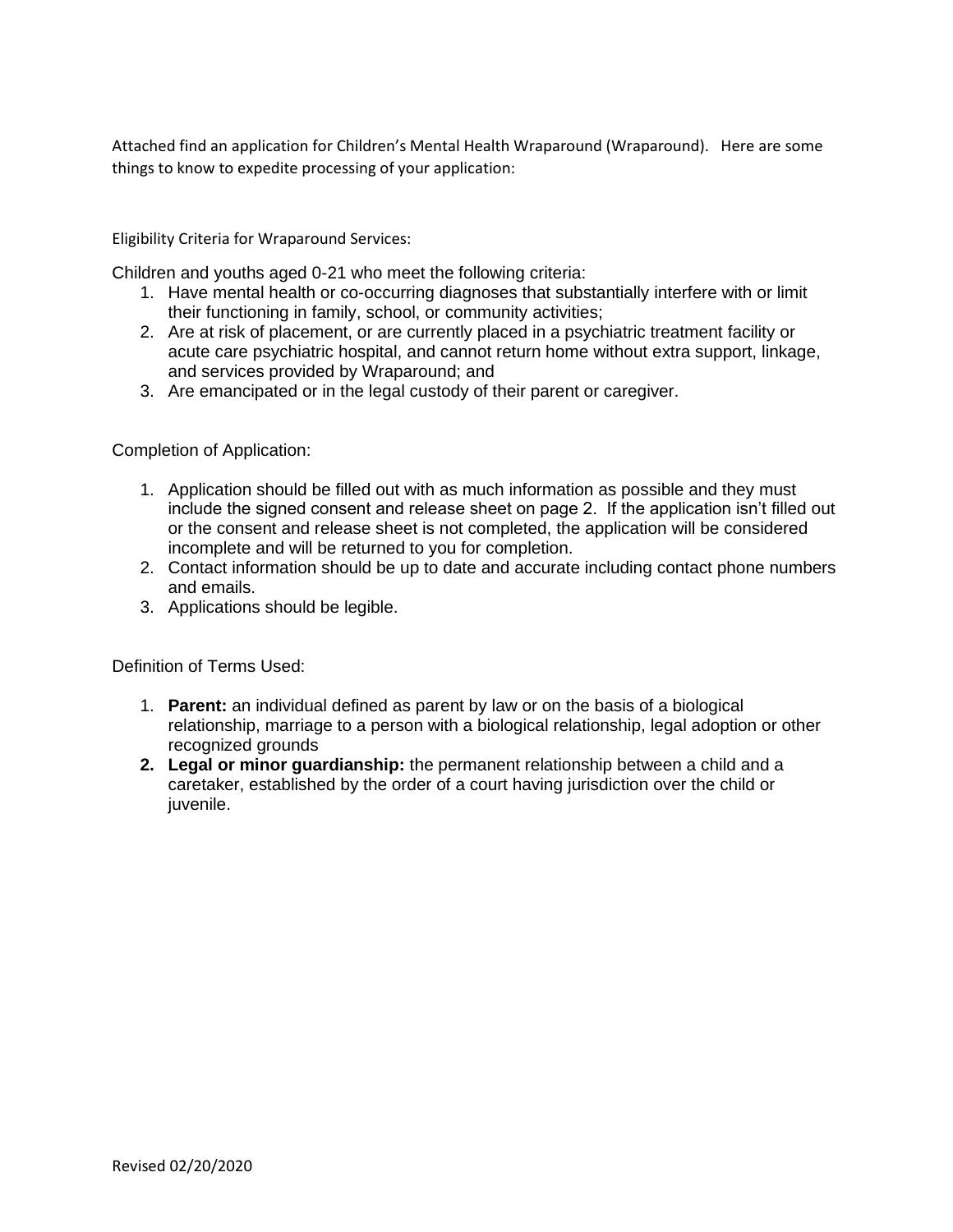## **Children's Mental Health Wraparound Referral Form**

It is ideal for a parent/ legal guardian or child to call, but if you have spoken at length with the parent/legal guardian or child, who approves of being referred, please complete this form and send it to [DHHRBBHWraparoundReferrals@wv.gov](mailto:DHHRBBHWraparoundReferrals@wv.gov) at the WV Bureau for Behavioral Health

| <b>Referral Source:</b>     |  |
|-----------------------------|--|
| Date of Referral:           |  |
| Name of Referral Source:    |  |
| Relationship to Child/Youth |  |
| <b>Phone Number:</b>        |  |

| <b>Family Information:</b>                   |                    |  |
|----------------------------------------------|--------------------|--|
| Name of parent(s):                           | Contact/Phone:     |  |
| Relationship to                              |                    |  |
| Child/Youth?                                 |                    |  |
| Address:                                     | County of          |  |
|                                              | Residence:         |  |
| Does this parent have                        | If not, in who has |  |
| legal guardianship of                        | legal              |  |
| the child?                                   | guardianship of    |  |
|                                              | the child?         |  |
| Does the family have                         | Does the family    |  |
| an active BCF case                           | have a safety      |  |
| (i.e., Child Protective                      | plan in place?     |  |
| Services, Youth                              |                    |  |
| Services, or Adult                           |                    |  |
| Services) If yes, list                       |                    |  |
| type of case and what                        |                    |  |
| county?                                      |                    |  |
| Does the family have                         | County of Case     |  |
| active court case? (If                       | and Judge:         |  |
| so, please give case                         |                    |  |
| type e.g., child<br>abuse/neglect, juvenile, |                    |  |
| family court, criminal)                      |                    |  |
|                                              |                    |  |

Please have parent/ legal guardian (or adult youth) sign the consent to contact on the subsequent page, so that that we may contact him/her with further questions or to update on the status of the referral.

| <b>Child Information:</b>       |                |  |
|---------------------------------|----------------|--|
| Child Name:                     | Date of Birth: |  |
| Age:                            | Gender:        |  |
| <b>Mental Health Diagnosis:</b> |                |  |
| Intellectual/Developmental      |                |  |
| Disability (IDD):               |                |  |
| If IDD What is the child's      |                |  |
| waiver status (i/e., not        |                |  |
| eligible, has not applied, on   |                |  |
| waiting list, currently has     |                |  |
| waiver)?                        |                |  |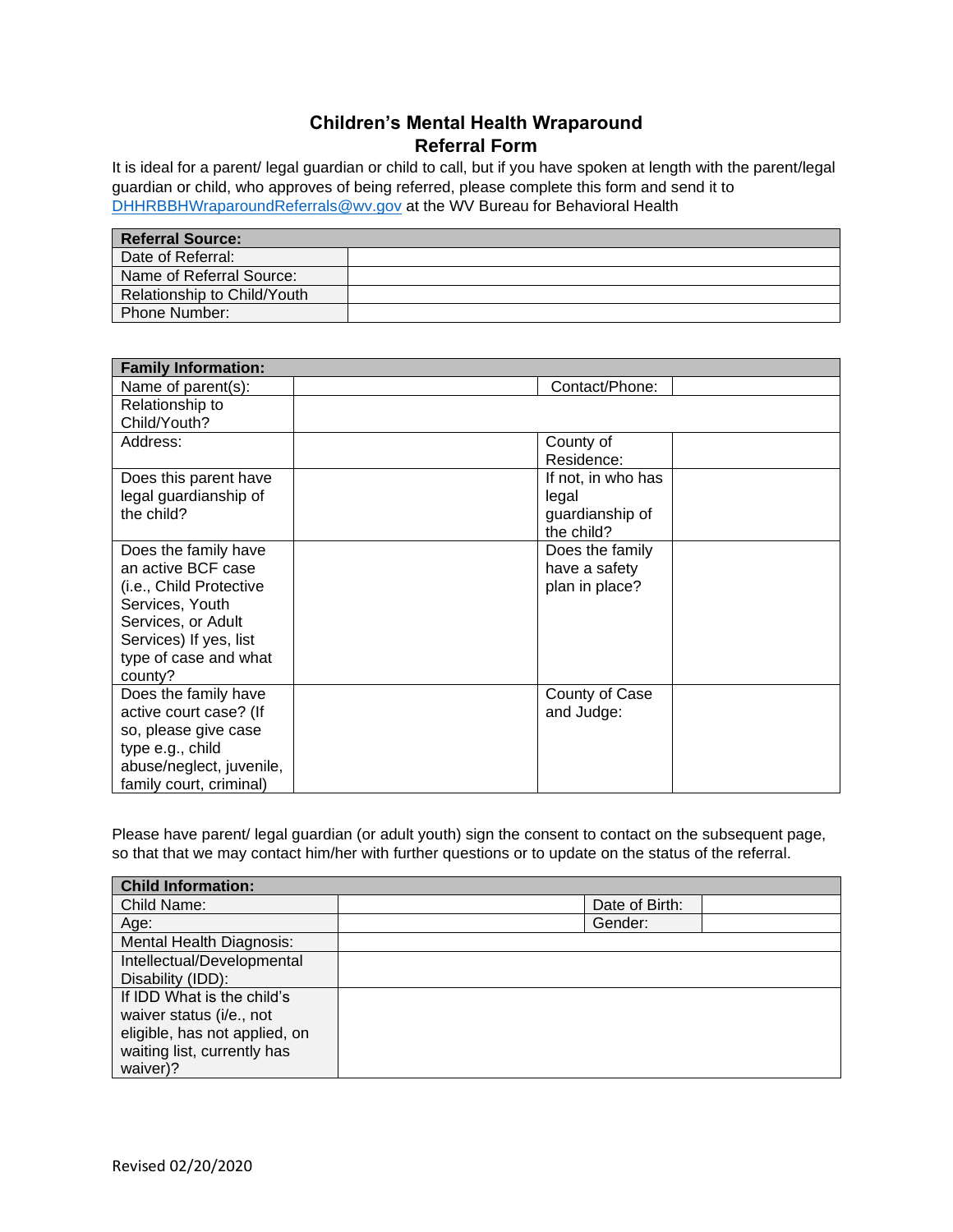| Name of School:         |                       |  |
|-------------------------|-----------------------|--|
| Current Grade Level:    |                       |  |
|                         |                       |  |
| Is there a current IEP? | What is the IEP for?  |  |
| Is the child currently  | If yes, when was this |  |
| expelled from school?   | effective?            |  |

| <b>Presenting Problem(s):</b> |  |  |
|-------------------------------|--|--|
|                               |  |  |
|                               |  |  |
|                               |  |  |
|                               |  |  |
|                               |  |  |
|                               |  |  |
|                               |  |  |

| <b>Placement Risk/History:</b>                                                                                                                      |  |
|-----------------------------------------------------------------------------------------------------------------------------------------------------|--|
| Is the child at risk of out-of-home placement?                                                                                                      |  |
| Is the child currently in acute care, psychiatric<br>residential (PRFT), or another type of placement?<br>(Please give facility and length of stay) |  |
| Placement History (please give places and dates,<br>if available):                                                                                  |  |

## **Please share anything else that may be helpful for this referral:**

Send this completed referral to **[DHHRBBHWraparoundReferrals@wv.gov](mailto:DHHRBBHWraparoundReferrals@wv.gov)** Questions: Call (304) 356-4811 M-F 8:00 a.m. – 4:00 p.m. Fax Number: (304) 558-1008 ATT: Vicky Hatfield.